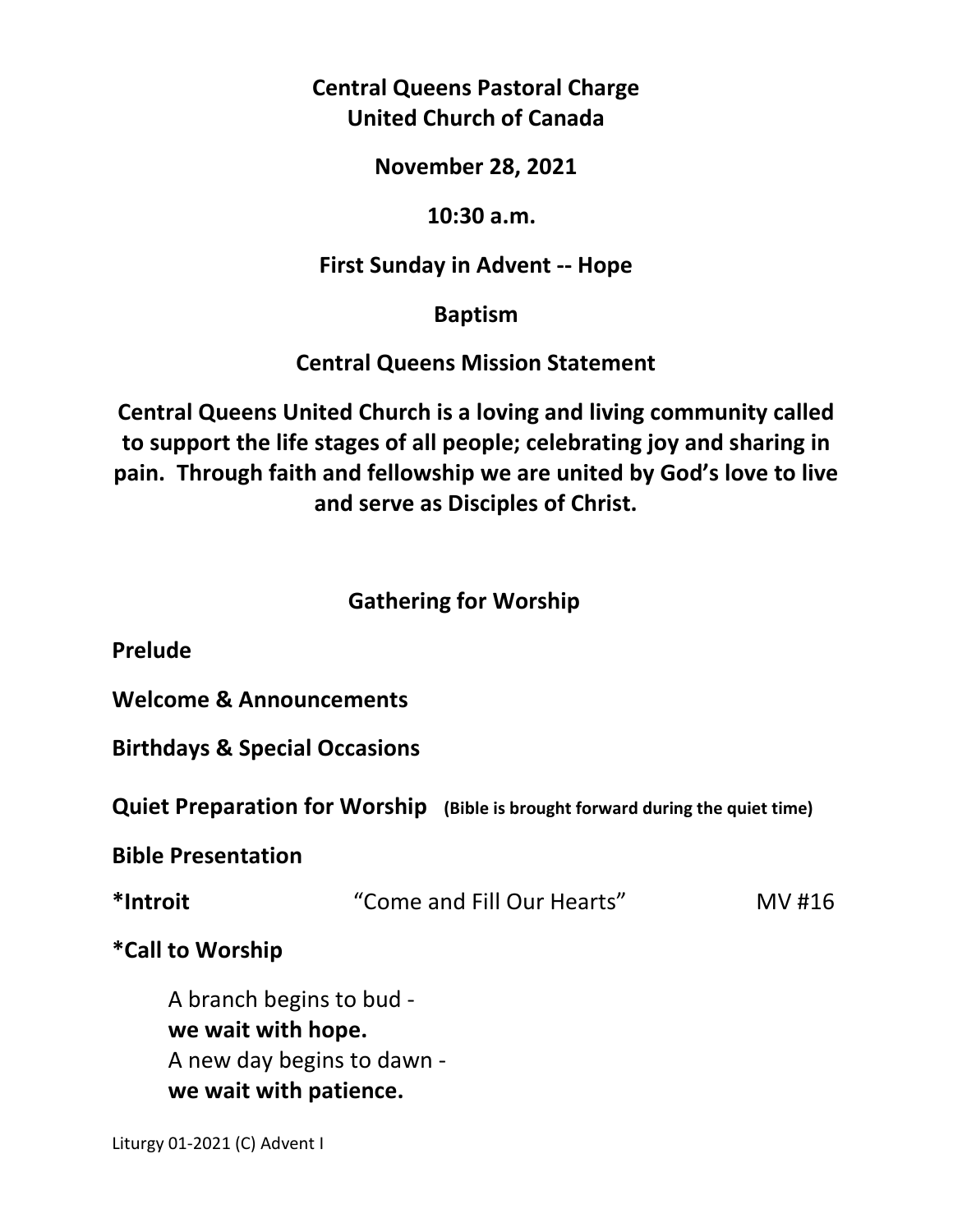A life begins to heal  **we wait with prayer.**  A heart begins to open  **we wait for God.**  Come, let us worship God.

#### **Music Video**

### **Advent Candle Lighting --- Hope**

 When the world seems scary When we try to escape and hide The Holy invites us to confront fear That we may find Hope  *(Light candle of Hope)*

 So let us go inward, let us be quiet. Close your eyes, or focus on the candle, and find the hope that is inside.... Where is that hope that is inside of you? If you can't find it today, ask God to help you find it. Sit quietly and notice the hope....

*(a few moments of silence)* 

### **Jesus, help your light to shine in us as hope.**

With Jesus, we share in the ancient prayer…

#### **Lord's Prayer**

**Our Father, who art in heaven, hallowed be thy name. Thy Kingdom come, thy will be done on earth, as it is in heaven. Give us this day our daily bread;**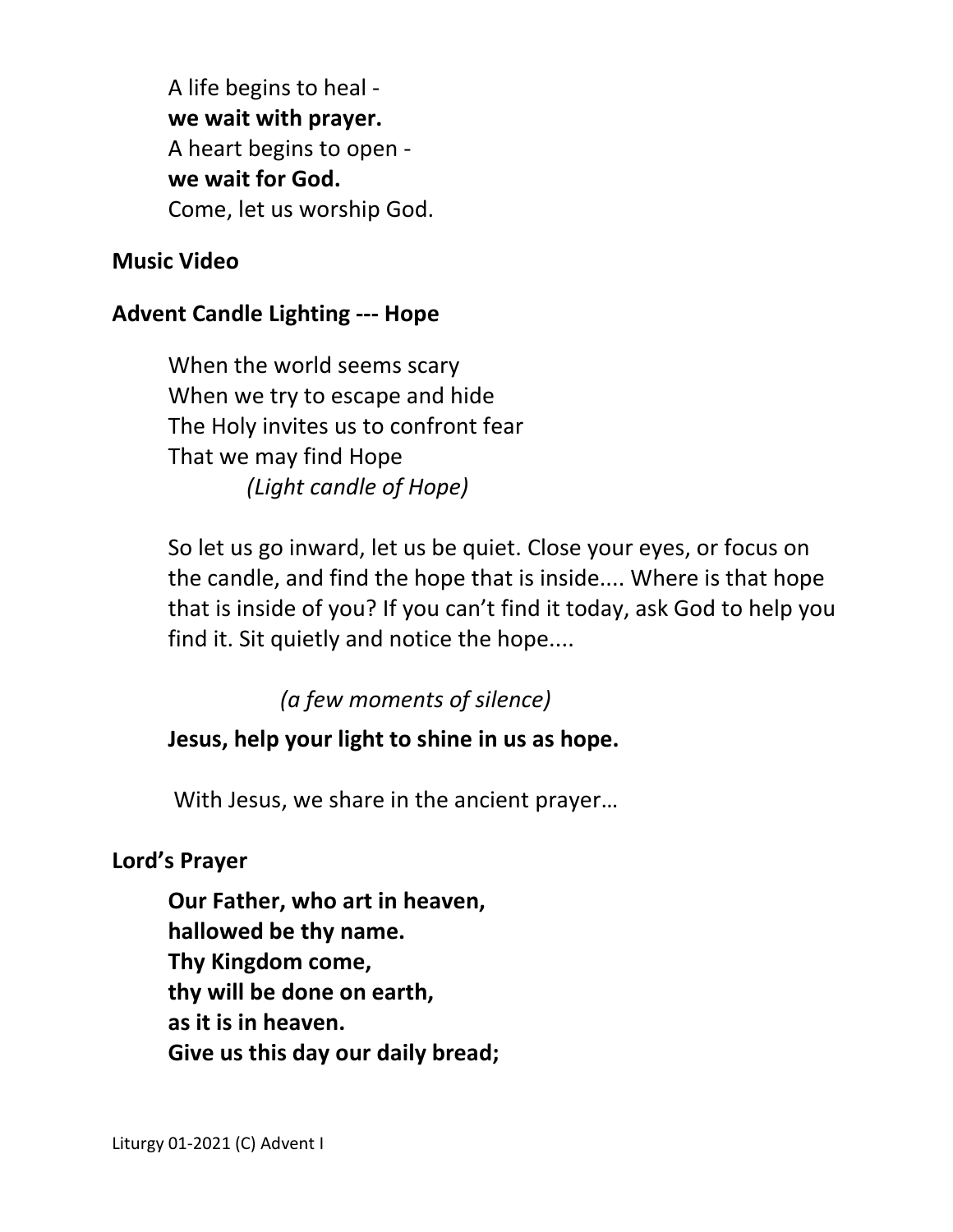**and forgive us our trespasses, as we forgive those who trespass against us; and lead us not into temptation, but deliver us from evil. For thine is the kingdom, the power, and the glory, for ever and ever. Amen.** 

**Responsive** Psalm 25:1–10 VU #752

### **Sacrament of Baptism**

### **THE STATEMENT**

#### **Minister:**

Hear the command of the risen Christ:

"All authority in heaven and on earth has been given me.

Go therefore and make disciples of all nations,

 baptizing them in the name of the Father and of the Son and of the Holy Spirit, teaching them to observe all that I have commanded you;

And remember, I am with you always, to the end of the age." (Mtt.28:18-20)

In baptism we celebrate God's love, a love revealed in the life,

death and resurrection of our

Lord Jesus Christ, a love which has surrounded us from our beginning.

In baptism we proclaim that God has acted to save us.

God washes us in cleansing waters and brings us into the church,

the living body of Christ. When we baptize children, we dedicate them to God,

knowing that even though we may fail, God will not; that God will continue,

through the Holy Spirit, the work begun this day,

a work in which life triumphs over death.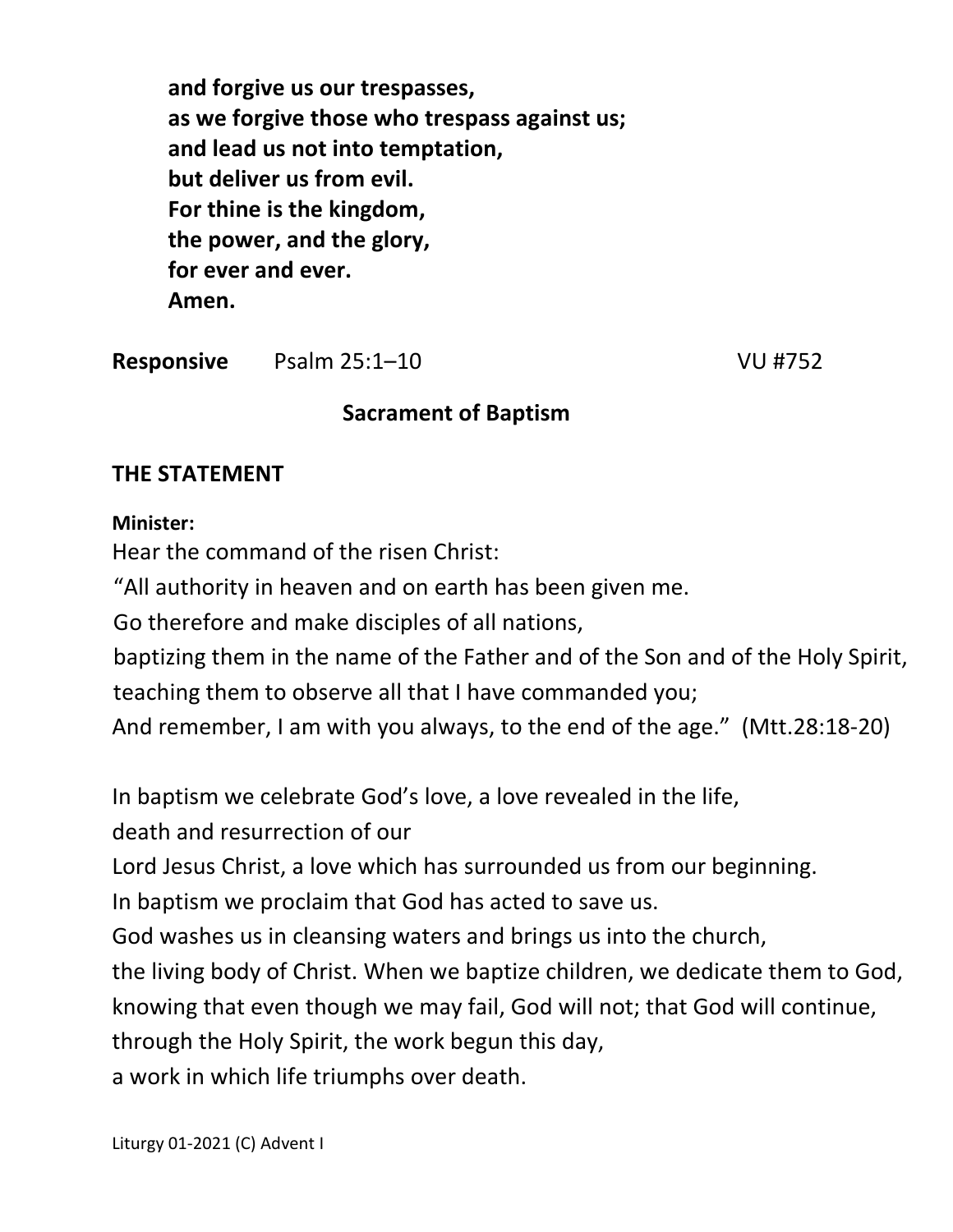### **PRESENTATION**

 On behalf of the congregation of Central Queens United Church I present the following child for initiation into the body of Christ through the Sacrament of Baptism: [**Teddy Peter Abb**] son of Travis and Marcie Dykerman]

### **QUESTIONS AND PROMISES**

**Minister:** Desiring the freedom of new life in Christ, do you promise to resist evil and to live in love and justice with all?

### **Parents' Response: I do.**

**Minister:** Do you believe in God, Source of love, in Jesus the Christ, love incarnate, and in the Holy Spirit, love's power?

### **Parents' Response: I do.**

**Minister:** Will you join with your sisters and brothers in the mission and ministry of Christ' church?

### **Parents' Response: I will, God being my helper.**

**Minister:** Will you share with Teddy the Christian life, and seek to grow with him in faith, hope, and love?

#### **Parents' Response: I will, God being my helper.**

*Congregation, please rise.*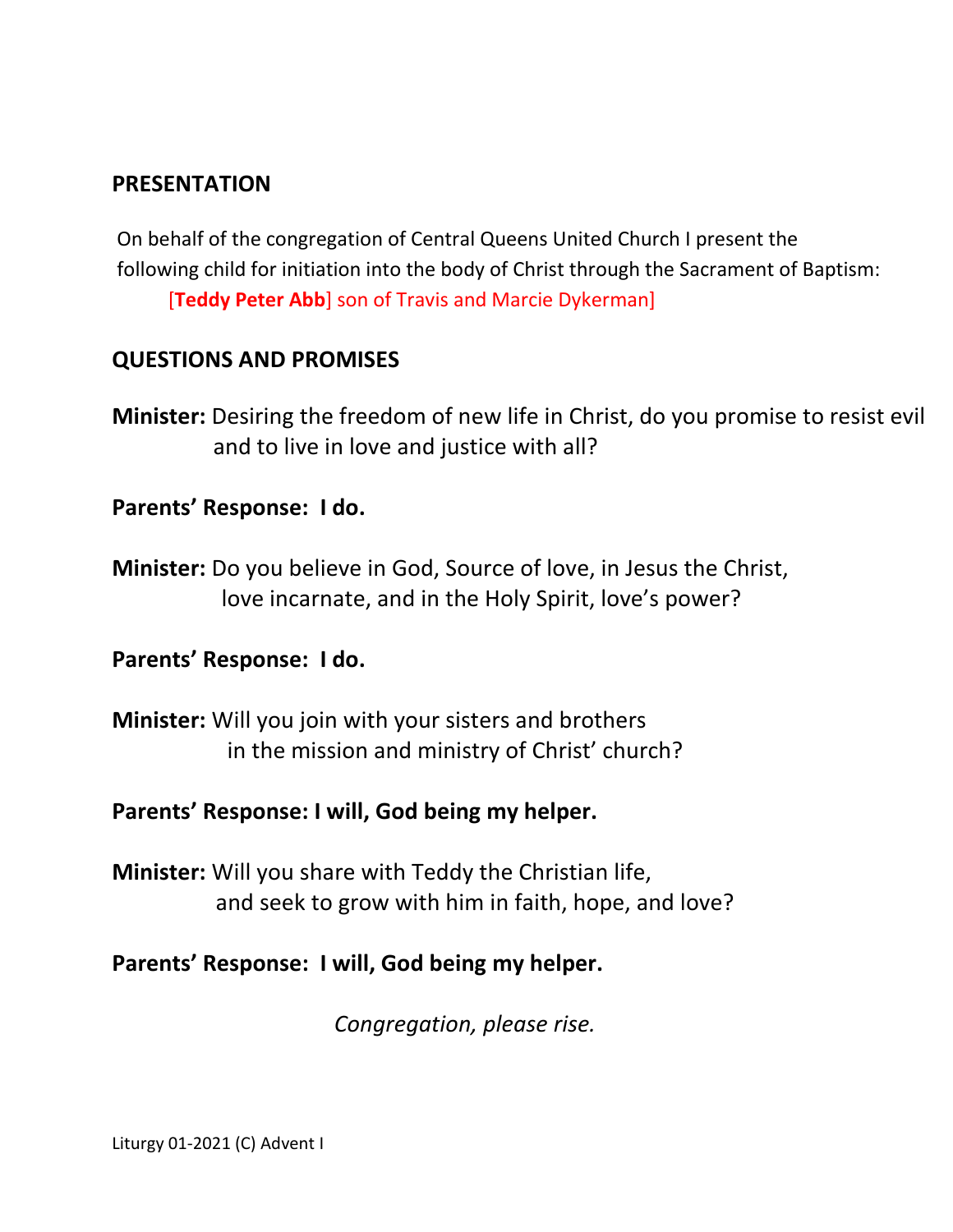**Minister:** Let us pledge to Travis, Marcie, and Teddy our support and care.

#### **Congregational Response**

**As a baptized and baptizing church, we commit ourselves to support and uphold you within the community of faith. May God grant us all the grace to live our baptism.** 

#### **Confession of Faith**

**We are not alone, we live in God's world. We believe in God: who has created and is creating, who has come in Jesus, the Word made flesh, to reconcile and make new, who works in us and others by the Spirit. We trust in God. We are called to be the Church: to live with respect in creation, to love and serve others, to seek justice and resist evil, to proclaim Jesus, crucified and risen, our judge and our hope. In life, in death, in life beyond death, God is with us. We are not alone. Thanks be to God. Amen.** 

**Baptismal Hymn** "I Have Called you By Your Name" MV #161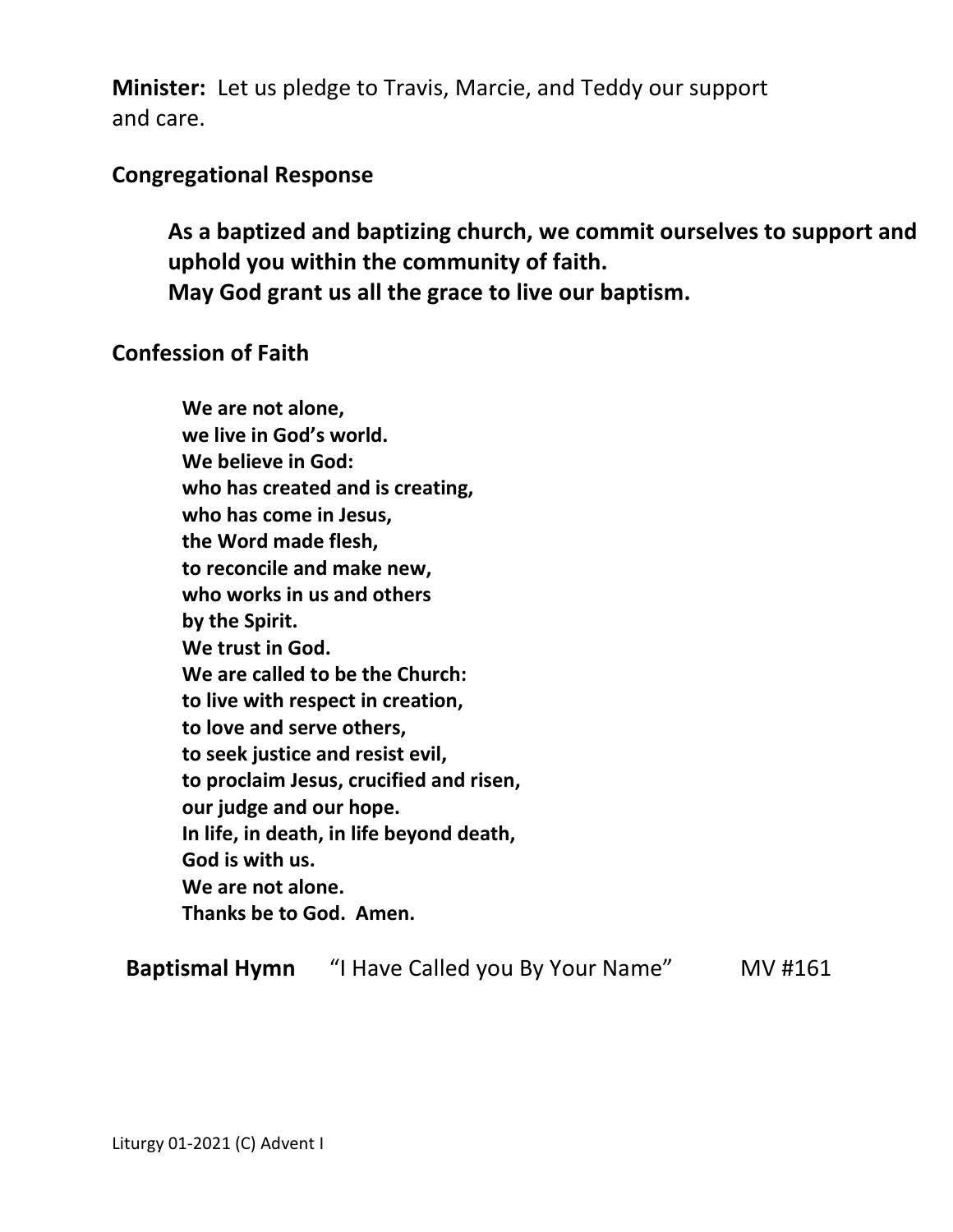# **Prayer of Thanksgiving and Pouring of Water**

God be with you. **And also with you.**  Lift up your hearts. **We lift them to God.**  Let us give our thanks to God. **It is good to give God thanks and praise.** 

*(Water is poured into the font)* 

Gracious and Holy God, we bless you for the gift of life, and, within it, the gift of water.

Over its unshaped promise your Spirit hovered at creation;

by water comes the growth of the earth.

Through water you led the children of Israel to freedom;

in the waters of the Jordan your Child Jesus was baptized.

Now may your Spirit be upon us and what we do, that this water

may be a sign for all of new life in Christ, in whose name we pray. Amen.

### **THE BAPTISM**

### **Baptism**

Teddy Peter Abb, I baptize you in the name of the Father (creator), and the Son,(redeemer) and of the Holy Spirit (sustainer). **Amen.** 

Teddy Peter Abb, with the sign of the cross, you are claimed as Christ's forever. **Amen.** 

Teddy Peter Abb, the power of the Holy Spirit work within you, that being born of water and the Spirit, you may be a faithful witness to God who created you. **Amen.** 

Liturgy 01-2021 (C) Advent I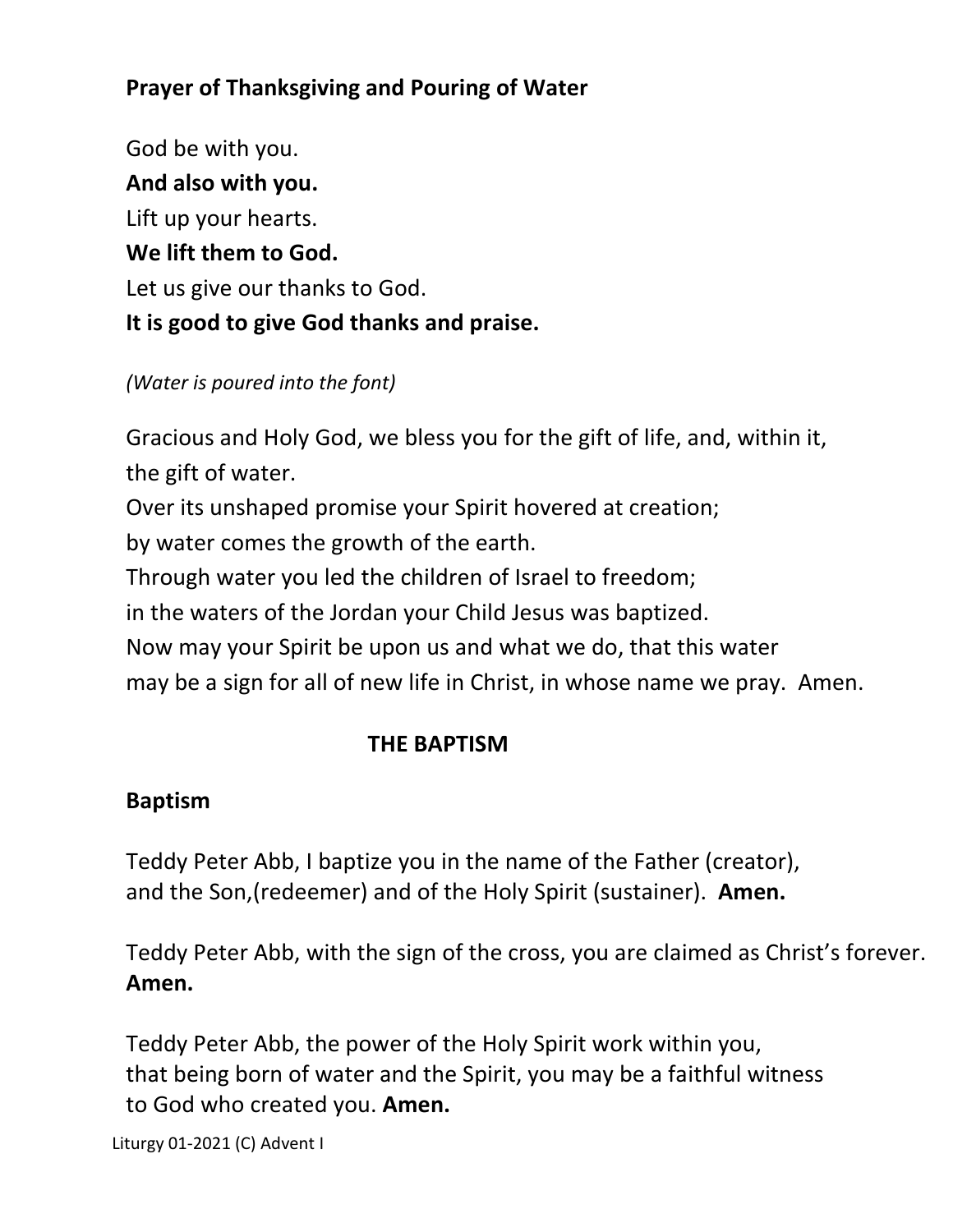### **Giving of a Candle**

Receive this candle; it symbolizes that in Baptism we have passed from darkness to light.

Shine as a light in this world, to the glory of God.

#### **PRESENTATION OF CERTIFICATES & BIBLES**

#### **WELCOME**

Into the household of faith, we welcome you with joy and thanksgiving. **We are members of the Body of Christ. We are inheritors of God's promise. In the name of Christ, we welcome you.** 

#### **BAPTISMAL BENEDICTION VU# 454**

**May God who creates you give you light. May God who sustains you make you wise. May God who protects you give you joy. May God who surrounds you give you peace**.

#### **Presentation of Our Gifts**

#### **Offertory Invitation**

In struggle and in joy, God is faithful to us. We bring forth our offerings – our tithes, our treasures, our least coins – to demonstrate our faithfulness to God.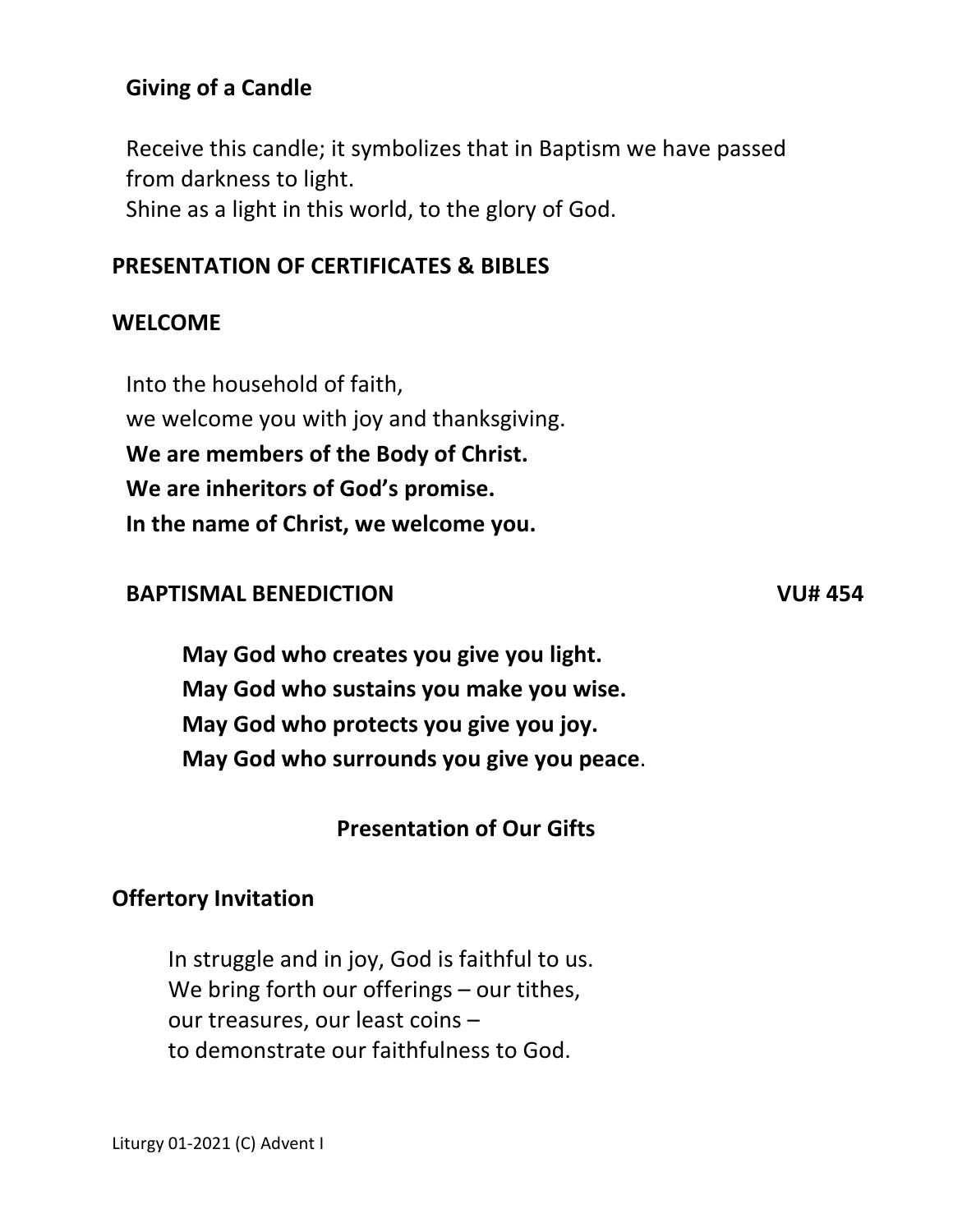# **Offertory** "God, We See What You Have Given" Tune VU #260

God, we see what you have given; signs of grace are everywhere! All around are gifts from heaven - gifts enough for all to share. We are stewards of your bounty, called to give as we've received; and your blessings have been plenty from the day we first believed. *Author Carolyn Winfrey Gillette*

**\*Presentation of Offering** 

**\*Offertory Prayer** 

**O Faithful One, accept these gifts of our hearts and hands. May they be multiplied and magnified as the living presence of Christ in the world. Amen.**

 **Listening for the Word** 

**Sacred Word** 

 **Jeremiah 33:14–16** 

 The days are surely coming, says the LORD, when I will fulfill the promise I made to the house of Israel and the house of Judah. In those days and at that time I will cause a righteous Branch to spring up for David; and he shall execute justice and righteousness in the land. In those days Judah will be saved and Jerusalem will live in safety. And this is the name by which it will be called: "The LORD is our righteousness.

Liturgy 01-2021 (C) Advent I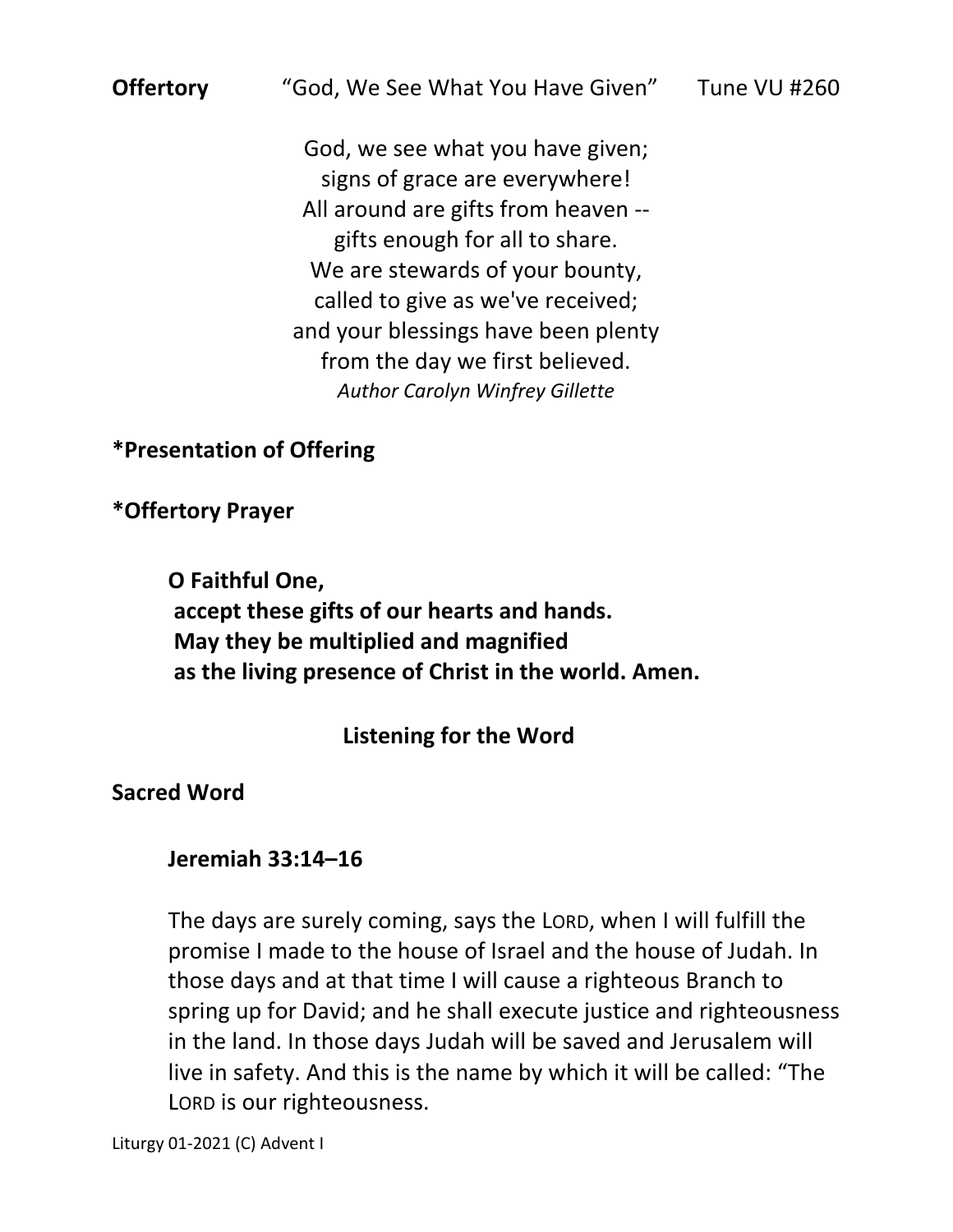### **Luke 21:25–36**

"There will be signs in the sun, the moon, and the stars, and on the earth distress among nations confused by the roaring of the sea and the waves. People will faint from fear and foreboding of what is coming upon the world, for the powers of the heavens will be shaken. Then they will see 'the Son of Man coming in a cloud' with power and great glory. Now when these things begin to take place, stand up and raise your heads, because your redemption is drawing near."

Then he told them a parable: "Look at the fig tree and all the trees; as soon as they sprout leaves you can see for yourselves and know that summer is already near. So also, when you see these things taking place, you know that the kingdom of God is near. Truly I tell you, this generation will not pass away until all things have taken place. Heaven and earth will pass away, but my words will not pass away.

"Be on guard so that your hearts are not weighed down with dissipation and drunkenness and the worries of this life, and that day does not catch you unexpectedly, like a trap. For it will come upon all who live on the face of the whole earth. Be alert at all times, praying that you may have the strength to escape all these things that will take place, and to stand before the Son of Man."

### **Anthem**

#### **Sermon**

### **Pastoral Prayer**